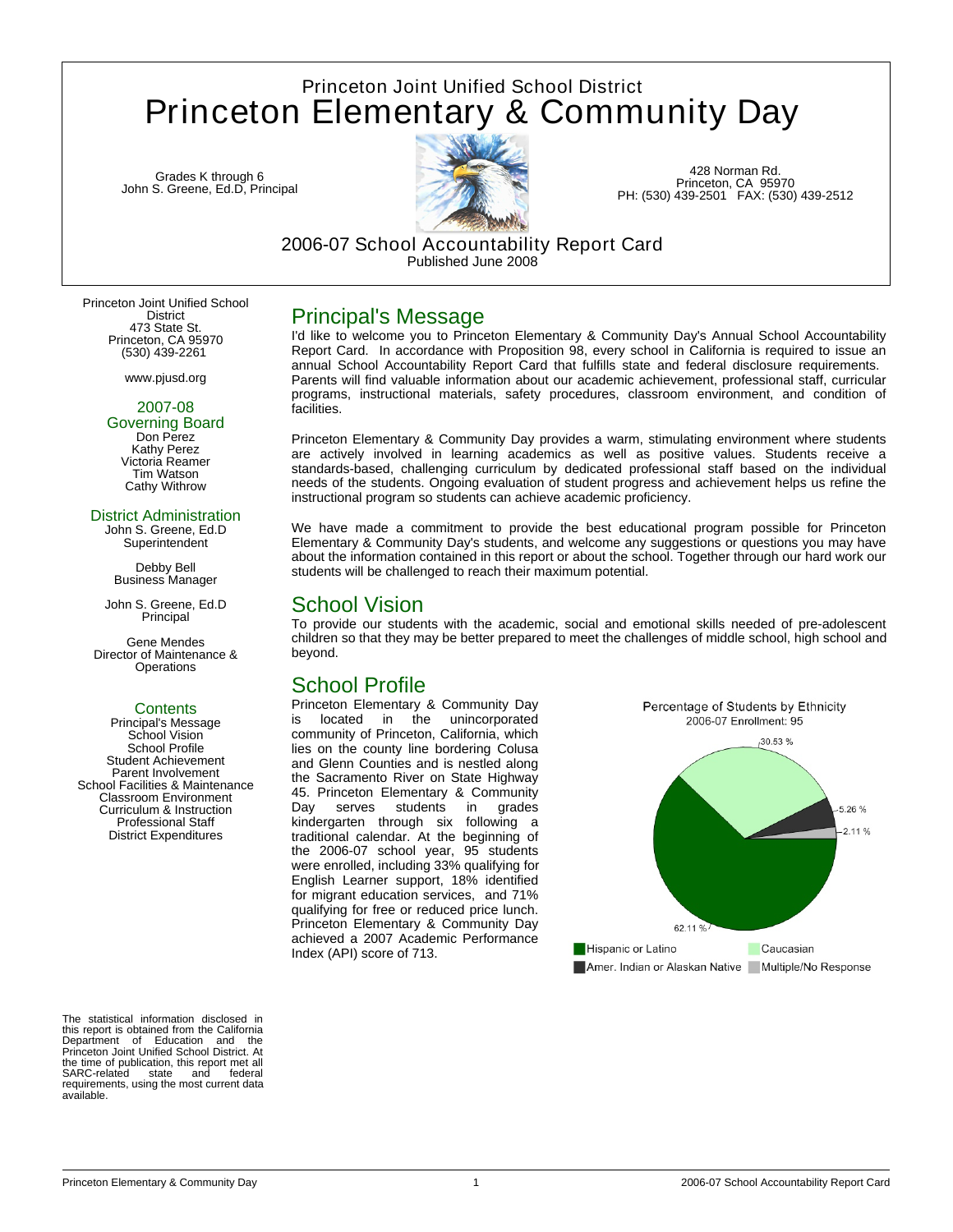# Student Achievement

## California English Language Development Test

State law requires schools to give the California English Language Development Test (CELDT) to students in grades kindergarten through twelve whose home language is not English. The test identifies new students as English learners, monitors their progress in learning English, and helps determine if they have achieved proficiency in the English language.

#### Standardized State Assessments

Students at Princeton Elementary & Community Day participate in California's STAR examination each year. The mandatory STAR Program (Standardized Testing and Reporting) is a set of assessments that evaluates student proficiency in core subject areas and compares student results with those of other students in the state who took the same test. The STAR is comprised of the California Achievement Test (CAT/6), California Standards Tests (CST), Aprenda 3, and the California Alternative Performance Assessment (CAPA).

The CAT/6 measures achievement based on student comparison; the CST aids in determining the level of individual proficiency required by the state. CAPA is administered to students with significant disabilities who are not able to take the CST and CAT/6. For more information on the STAR Program, please visit http://star.cde.ca.gov/.

### California Standardized Tests (CST)

The California Standards Tests assess student performance on the California Academic Content Standards adopted by the State Board of Education. Performance standards identify the level of student mastery of the content standards tested. The state target for every student is to score at the Advanced or Proficient level.

The CST tables in this report illustrate the percentage of students achieving Proficient and Advanced levels. Results are shown only for subgroups with ten students or more taking the exam. For those categories that are blank in the CST tables, no students met subgroup criteria. Detailed results by grade level for each student group can be obtained from the California Department of Education's website http://star.cde.ca.gov.

### Physical Fitness

In the spring of each year, Princeton Elementary & Community Day is required by the state to administer a physical fitness test to all students in grade five. The physical fitness test measures each student's ability to complete six fitness tasks in six major areas. Students that either meet or exceed the standards in all six fitness areas are considered to be physically fit or in the "healthy fitness zone."

Upon completion of the 2006-07 fitness exam, 11% of the grade five students were in the "healthy fitness zone". Comparative District and state results can be found at the CDE's website www.cde.ca.gov/ta/tg/pf/.

#### California Standards Test Results All Students Percentage of Students Scoring at Proficient & Advanced Levels

|                   | <b>Princeton Elementary &amp;</b><br><b>Community Day</b> |       | <b>District</b> |       |         | California |       |       |       |
|-------------------|-----------------------------------------------------------|-------|-----------------|-------|---------|------------|-------|-------|-------|
|                   | 04-05                                                     | 05-06 | 06-07           | 04-05 | $05-06$ | 06-07      | 04-05 | 05-06 | 06-07 |
| Language<br>Arts  | 37                                                        | 32    | 33              | 29    | 31      | 35         | 40    | 42    | 43    |
| Math              | 44                                                        | 43    | 44              | 39    | 38      | 40         | 38    | 40    | 40    |
| Science           | 33                                                        | 31    | 11              | 20    | 35      | 34         | 27    | 35    | 38    |
| Social<br>Science |                                                           |       |                 | 23    | 17      | 21         | 32    | 33    | 33    |

## California Standards Test Results Numerically Significant Ethnic Subgroups Percentage of Students Scoring at Proficient & Advanced Levels 2006-07

|                   |                   |                                         |       |          | <b>Princeton Elementary &amp; Community Day</b> |                     |           |
|-------------------|-------------------|-----------------------------------------|-------|----------|-------------------------------------------------|---------------------|-----------|
|                   | African-<br>Amer. | Amer.<br>Indian or<br>Alaskan<br>Native | Asian | Filipino | Hispanic<br>or Latino                           | Pacific<br>Islander | Caucasian |
| Language<br>Arts  |                   | $\star$                                 |       |          | 25                                              |                     | 46        |
| Math              |                   | $\star$                                 |       |          | 36                                              |                     | 62        |
| Science           |                   | $\star$                                 |       |          | $\star$                                         |                     | $\star$   |
| Social<br>Science |                   |                                         |       |          |                                                 |                     |           |

# California Standards Test Results Other Numerically Significant Subgroups Percentage of Students Scoring at Proficient & Advanced Levels 2006-07

|                   |      |         | <b>Princeton Elementary &amp; Community Day</b> |                                         |                                                |                  |
|-------------------|------|---------|-------------------------------------------------|-----------------------------------------|------------------------------------------------|------------------|
|                   | Male | Female  | English<br>Learners                             | Economi-<br>cally<br>Disadvan-<br>taged | <b>Students</b><br>with<br><b>Disabilities</b> | Migrant<br>Educ. |
| Language<br>Arts  | 31   | 35      | 8                                               | 25                                      | $\star$                                        | 25               |
| Math              | 44   | 44      | 15                                              | 32                                      | $\star$                                        | 17               |
| Science           | *    | $\star$ | $\star$                                         | $\star$                                 | $\star$                                        |                  |
| Social<br>Science |      |         |                                                 |                                         |                                                |                  |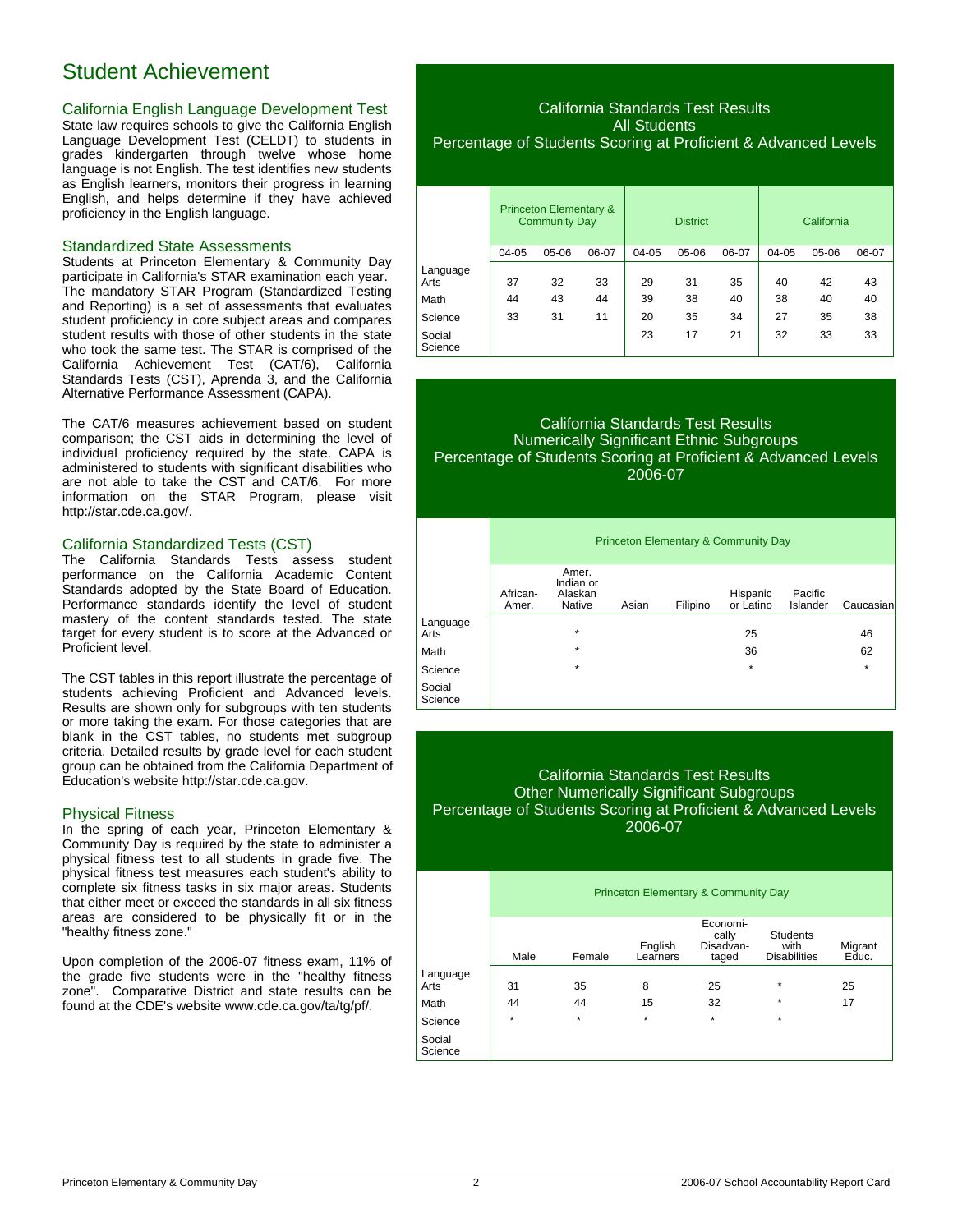| <b>CAT/6 Test Results</b><br><b>All Students</b><br>Percentage of Students Scoring At or Above Average<br>(50th Percentile) |           |                                                           |                    |           |              |          |           |            |          |
|-----------------------------------------------------------------------------------------------------------------------------|-----------|-----------------------------------------------------------|--------------------|-----------|--------------|----------|-----------|------------|----------|
|                                                                                                                             |           | <b>Princeton Elementary &amp;</b><br><b>Community Day</b> |                    |           | <b>PJUSD</b> |          |           | California |          |
|                                                                                                                             | $04 - 05$ | $05-06$                                                   | 06-07              | $04 - 05$ | $05-06$      | 06-07    | $04 - 05$ | $05 - 06$  | 06-07    |
| Reading<br>Math                                                                                                             | 33<br>40  | 50<br>58                                                  | $\star$<br>$\star$ | 36<br>50  | 50<br>53     | 35<br>46 | 41<br>52  | 42<br>53   | 42<br>53 |

### CAT/6 Test Results Numerically Significant Ethnic Subgroups Percentage of Students Scoring At or Above Average (50th Percentile)

|                 |                   |                                         |       |          | Princeton Elementary & Community Day |                     |                    |
|-----------------|-------------------|-----------------------------------------|-------|----------|--------------------------------------|---------------------|--------------------|
|                 | African-<br>Amer. | Amer.<br>Indian or<br>Alaskan<br>Native | Asian | Filipino | Hispanic<br>or Latino                | Pacific<br>Islander | Caucasian          |
| Reading<br>Math |                   | $\star$<br>$\star$                      |       |          | $\star$<br>$\star$                   |                     | $\star$<br>$\star$ |

# CAT/6 Test Results Other Numerically Significant Subgroups Percentage of Students Scoring At or Above Average (50th Percentile)

|                 | <b>Princeton Elementary &amp; Community Day</b> |                    |                     |                                         |                                                |                    |
|-----------------|-------------------------------------------------|--------------------|---------------------|-----------------------------------------|------------------------------------------------|--------------------|
|                 | Male                                            | Female             | English<br>Learners | Economi-<br>cally<br>Disadvan-<br>taged | <b>Students</b><br>with<br><b>Disabilities</b> | Migrant<br>Educ.   |
| Reading<br>Math | $\star$<br>$\star$                              | $\star$<br>$\star$ | $\star$<br>$\star$  | $\star$<br>$\star$                      |                                                | $\star$<br>$\star$ |

# CAT/6

The CAT/6 tables in this report show the percentage of students who scored at the 50th percentile or above. Students in grades three and seven participated in this assessment. Blank areas in the adjacent tables indicate that no students were tested in the student group and subject area. Additional details, including grade level results, can be obtained from the CDE's website http://star.cde.ca.gov/.

# Academic Performance Index

The state Academic Performance Index (API) was launched by the California Department of Education in 1999 to measure the performance and progress of schools based on STAR and CAHSEE testing results. (Note: CAHSEE is the California High School Exit Exam administered to students in grades 10-12 as part of the state's graduation requirements.) The API is used to develop annual schoolwide performance growth targets for future academic improvement.

The API measures academic performance and growth of California's schools based on a numeric scale ranging from a low 200 to a high 1000. Academic growth is measured by subtracting the base year API from the growth API. API growth scores are based upon the results of state standardized tests (CAT-6 and CST, located on pages two and three of this report). Schools that do not meet or exceed their growth targets and are ranked in the bottom half of the statewide distribution may qualify for intervention program funding. Each annual API reporting cycle includes two reports: a base report, which is released after the first of the calendar year, and a growth report, which is released after school starts in the fall. These reports are based on APIs calculated in exactly the same fashion with the same indicators but using test results from two different years.The API table in this report highlights Princeton Elementary & Community Day's progress over the past three years. To maintain confidentiality, results are reported for numerically significant subgroups only. Numerically significant subgroups are comprised of (1) at least 100 students with valid test scores or (2) at least 50 valid scores comprising at least 15% of the valid test scores. Princeton Elementary & Community Day's results were calculated using alternative methods specifically formulated to accurately report results for small schools (schools with less than 100 enrolled students and/or valid test scores). Detailed information on the alternative methods used to calculate results for small schools can be found on the California Department of Education's website www.cde.ca.gov.

Note: Small schools are defined as having between 11 and 99 valid Standardized Testing and Reporting (STAR) Program scores for API purposes. Small schools receive an API with an asterisk to denote the greater statistical uncertainty of an API based on small numbers of student results. These schools also receive asterisked statewide ranks to indicate the decile rank into which their APIs would have fallen if they had been included in the ranking system. Schools with asterisked APIs do not receive similar schools ranks.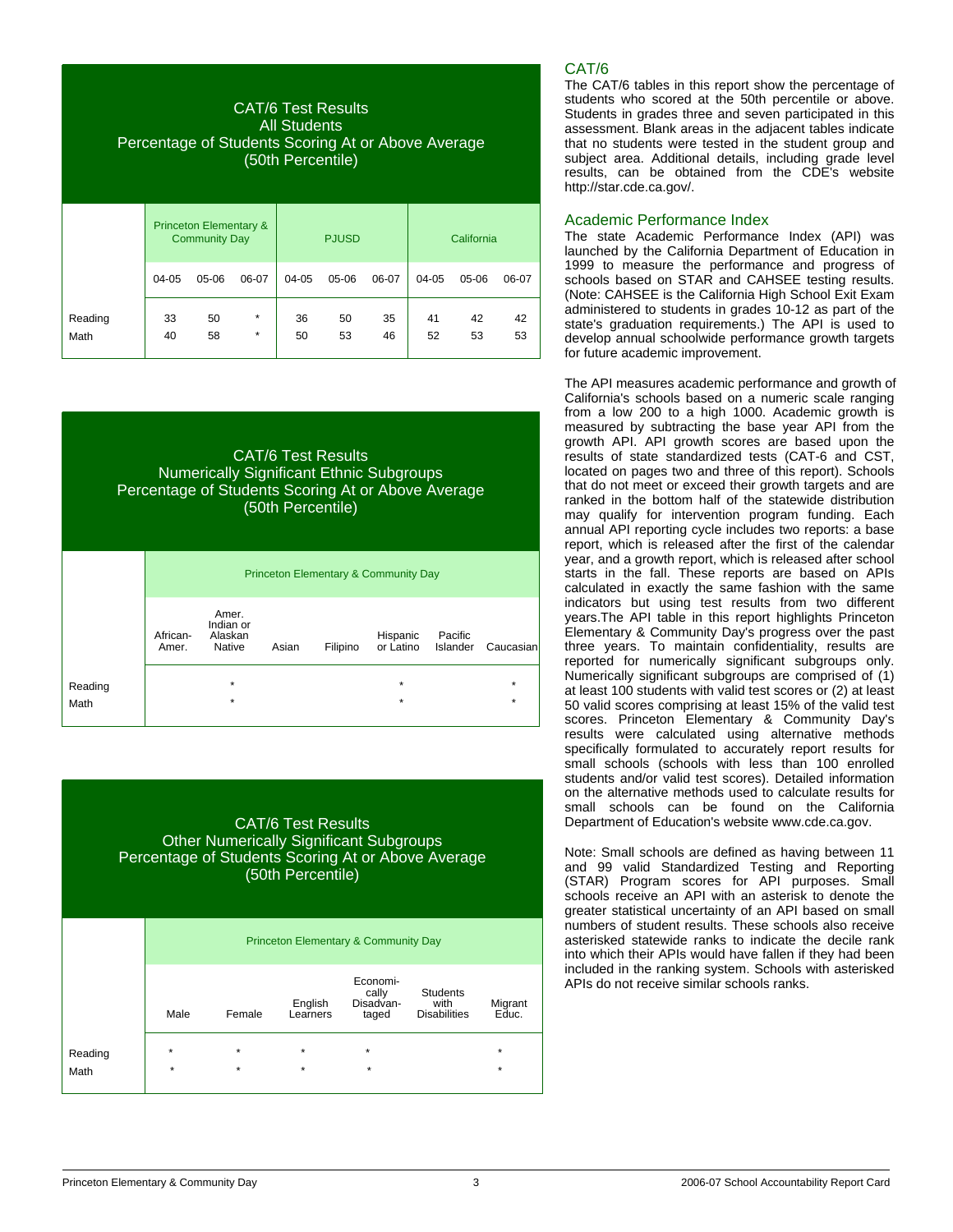| Academic Performance Index (API)<br>Three Year Performance Comparison |                     |         |                                          |         |  |  |
|-----------------------------------------------------------------------|---------------------|---------|------------------------------------------|---------|--|--|
|                                                                       | <b>API</b><br>Score |         | Increase/Decrease in<br><b>API Score</b> |         |  |  |
| <b>Results</b>                                                        | 2007                | 2005    | 2006                                     | 2007    |  |  |
| Schoolwide - All<br>Students                                          | 713                 | 15      | 15                                       | $-30$   |  |  |
| <b>Ethnic Subgroups</b>                                               |                     |         |                                          |         |  |  |
| African-Amer.                                                         | ÷                   | ÷       | ÷                                        | ÷       |  |  |
| Amer. Indian or<br>Alaskan Native                                     |                     |         |                                          |         |  |  |
| Asian                                                                 |                     |         |                                          |         |  |  |
| Filipino                                                              |                     |         |                                          |         |  |  |
| Hispanic or Latino                                                    |                     |         |                                          |         |  |  |
| Pacific Islander                                                      |                     |         |                                          |         |  |  |
| Caucasian                                                             | ٠                   | ÷       | ٠                                        | $\star$ |  |  |
| <b>Other Subgroups</b>                                                |                     |         |                                          |         |  |  |
| Students with<br><b>Disabilities</b>                                  | $\star$             | $\star$ | $\star$                                  | $\star$ |  |  |
| Economically<br>Disadvantaged                                         |                     |         |                                          |         |  |  |
| <b>English Learners</b>                                               |                     |         |                                          |         |  |  |

Results generated from 2005, 2006, and 2007 Growth API Reports

#### Adequate Yearly Progress

The Federal No Child Left Behind Act (NCLB) requires that all students perform at or above the proficient level on the state's standards-based assessment by the year 2014. Meeting Adequate Yearly Progress (AYP) milestones helps determine whether students are reaching proficiency level targets set by NCLB. AYP requires annual evaluation and reporting of the academic progress of all students and defined student subgroups.

For the 2006-07 AYP cycle, elementary and middle schools must achieve a 24.4% or higher proficiency rate in English/Language Arts and 26.5% or higher proficiency rate in math on the California Standards Test (CST). Additional criteria contributing to whether or not a school demonstrates AYP include achieving a 95% or above participation rate on the CST (grades 2-8) and obtaining an API growth score of 590 or increasing the API growth by 1 point.

More information on AYP can be found on the California Department of Education's (CDE) website www.cde.ca.gov/nclb/ and the U.S. Department of Education's website www.ed.gov/nclb/accountability/.

#### Adequate Yearly Progress (AYP) Results Reported by Indicator & Compared to District Performance 2006-07

Did the school and district meet or exceed 2007 AYP performance criteria in each of the areas listed below?

| <b>AYP</b> Indicator                               | <b>PES</b> | <b>PJUSD</b> |
|----------------------------------------------------|------------|--------------|
| <b>Overall Results</b>                             | Yes        | Yes          |
| Participation Rate - 2006-07                       |            |              |
| Language Arts                                      | Yes        | Yes          |
| Math                                               | Yes        | Yes          |
| Percent Proficient (CST Exam)                      |            |              |
| Language Arts                                      | Yes        | Yes          |
| Math                                               | Yes        | Yes          |
| <b>API Score</b><br>590 or Increase API by 1 point | Yes        | Yes          |
| <b>Graduation Rate</b>                             | N/A        | Yes          |
|                                                    |            |              |

| Title I Program Improvement (PI) Status     |                     |              |  |  |  |
|---------------------------------------------|---------------------|--------------|--|--|--|
|                                             | <b>PES</b>          | <b>PJUSD</b> |  |  |  |
| PI Status                                   | Not in PI Not in PI |              |  |  |  |
| Implementation Year                         | N/A                 | N/A          |  |  |  |
| Year in PI                                  | N/A                 | N/A          |  |  |  |
| No. of Schools Currently in PI              |                     | N/A          |  |  |  |
| % of Schools Currently<br>Identified for PI |                     | N/A          |  |  |  |

### No Child Left Behind (NCLB)

The No Child Left Behind (NCLB) Act is part of the Federal Title I funding program designed to support additional staffing and programs to meet the needs of low-income, low achieving students, and other designated students with special needs. Schools may apply, based upon their student demographics, for one of two types of Title I funding: Title I Schoolwide or Title I Targeted Assistance. Title I Schoolwide schools use federal funds for schoolwide improvement of student achievement. Title I Targeted Assistance schools use federal funds to help those students who meet specific program criteria. In 2006-07, Princeton Elementary & Community Day qualified for Schoolwide Title I funding and is subject to comply with Title I program participation requirements.

Any school receiving Title I funds is required to comply with respective program testing and reporting activities, achieve specific levels of student proficiency, and monitor school progress towards meeting established goals. California Adequate Yearly Progress calculations determine whether a Title I school has met performance goals. Schools not meeting specific AYP criteria enter Program Improvement, a monitoring system and curriculum enhancement program designed to help schools to increase student proficiency levels. More information about Title I and Program Improvement can be<br>located on the CDF's website on the CDE's www.cde.ca.gov/ta/ac/ti/.

# Parent Involvement

Parents are encouraged to become involved in their child's learning environment either<br>by volunteering in the classroom, by volunteering in

participating in a decision-making group, or simply attending school events.

Parents stay informed on upcoming events and school activities through the school web site, the school marquee, and flyers. Contact Claudia Berkman, Assistant Principal at (530) 439-2261 for more information on how to become involved in your child's learning environment.

Opportunities to Volunteer Classroom Helper Chaperone Fundraising

Committees School Site Council WASC Team Migrant Parent Advisory Committee

School Activities Back to School Night Open House **Athletics** Class Community Project Activities

# School Facilities & Maintenance

The district takes great efforts to ensure that all schools are clean, safe, and functional through proper facilities maintenance and campus supervision. Princeton Elementary & Community Day's original facilities were built in 1973; ongoing maintenance and campus improvements ensure facilities remain up to date and provide adequate space for students and staff. District maintenance and site custodial staff ensure that the repairs necessary to keep the school in good condition are completed in a timely manner. A work order process is used by school and district staff to communicate non-routine maintenance requests. Every morning before school begins, the custodian inspects facilities for safety hazards or other conditions that need attention prior to students and staff entering school grounds. One day custodian is assigned to Princeton Elementary & Community Day. The day custodian is responsible for:

- Groundskeeping
- Restroom
- Cafeteria Cleanup/Setup
- Office Area Cleaning

Restrooms are checked throughout the day for cleanliness and subsequently cleaned as needed. The principal communicates with custodial staff daily concerning maintenance and school safety issues.

| <b>Campus Description</b> |          |  |  |  |  |
|---------------------------|----------|--|--|--|--|
| Year Built                | 1973     |  |  |  |  |
|                           | Quantity |  |  |  |  |
| Permanent Classroom       |          |  |  |  |  |
| Portable Classroom        |          |  |  |  |  |
| Restroom (student use)    | 1 set    |  |  |  |  |
| Library                   |          |  |  |  |  |
| Cafeteria                 |          |  |  |  |  |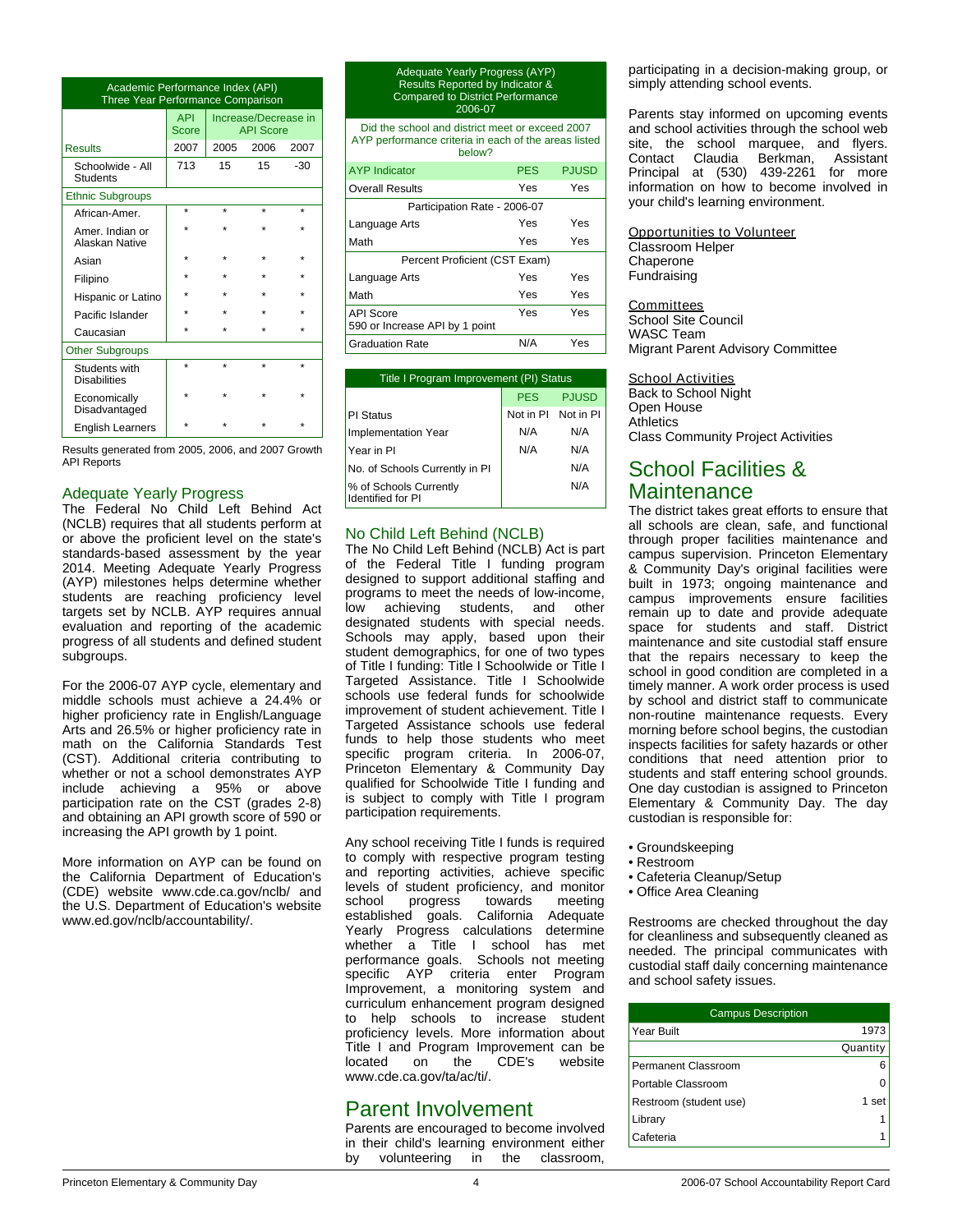#### Deferred Maintenance

Princeton Elementary & Community Day participate in the State School Deferred Maintenance Program, which provides dollar-for-dollar matching funds to assist school districts with major repairs or replacement of existing school building components. Deferred maintenance projects generally include roofing, plumbing, heating, air conditioning, electrical systems, interior/exterior painting, and floor systems. During the 2006-07 school year, Princeton Elementary & Community Day received \$25,200 in deferred maintenance funds for the repair and/or maintenance of:

- Heating/Air Conditioning Systems
- Interior/Exterior Painting

#### Facilities Inspection

The district's maintenance department<br>inspects Princeton Elementary & **Elementary** Community Day on an annual basis in<br>accordance with Education Code Education §17592.72(c)(1). Princeton Elementary & Community Day uses a school site inspection survey to identify unsafe or hazardous conditions and facility improvement needs. The most recent school inspection took place on Wednesday, June 13, 2007. Deficiencies noted in the school inspection survey were corrected immediately by the district's maintenance department. During fiscal year 2006-07, all restrooms were fully functional and available for student use.

| <b>School Facility Good Repair Status</b><br>Most Recent Inspection: Wednesday, June 13, 2007 |      |                      |      |
|-----------------------------------------------------------------------------------------------|------|----------------------|------|
| Item Inspected                                                                                |      | <b>Repair Status</b> |      |
|                                                                                               | Good | Fair                 | Poor |
| 1. Gas Leaks                                                                                  |      |                      |      |
| 2. Mechanical<br>Systems                                                                      |      |                      |      |
| 3. Windows/ Doors/<br>Gates (Interior and<br>Exterior)                                        |      |                      |      |
| 4. Interior Surfaces<br>(Walls, Floors, &<br>Ceilings)                                        |      |                      |      |
| 5. Hazardous<br>Materials (Interior &<br>Exterior)                                            |      |                      |      |
| 6. Structural Damage                                                                          |      |                      |      |
| 7. Fire Safety                                                                                |      |                      |      |
| 8. Electrical (Interior &<br>Exterior)                                                        |      |                      |      |
| 9. Pest/Vermin<br>Infestation                                                                 |      |                      |      |
| 10. Drinking Fountains<br>(Interior & Exterior)                                               |      |                      |      |
| 11. Restroom                                                                                  |      |                      |      |
| 12. Sewer                                                                                     |      |                      |      |
| 13. Playgrounds/<br>School Grounds                                                            |      |                      |      |
| 14. Roofs                                                                                     |      |                      |      |
| 15. Overall Cleanliness                                                                       |      |                      |      |



Rating Description

Good: The school is maintained in good repair with a number of non-critical deficiencies noted. These deficiences are isolated, and/or result from minor wear and tear, and/or are in the process of being mitigated.

#### Campus Supervision

School administration and teaching staff place a high priority on providing adequate adult supervision on campus before, during, and after school. As students arrive on campus each morning, the following individuals are strategically assigned to designated entrance areas and the playground: the principal and secretary. During recess, the principal and teachers supervise playground activity. The principal and teachers monitor lunch time activity in the cafeteria and on the playground. At the end of the day when students are dismissed, the principal and teachers monitor student behavior to ensure a safe and orderly departure.

Princeton Elementary & Community Day is a closed campus. During school hours, all visitors must sign in at the school's office and wear identification badges while on school grounds.

#### School Site Safety Plan

The Comprehensive School Site Safety Plan was developed for Princeton Elementary & Community Day in collaboration with local agencies and the district office to fulfill Senate Bill 187 requirements. Components of this plan include child abuse reporting<br>procedures, teacher notification of procedures, teacher notification of dangerous pupil procedures, disaster response procedures, procedures for safe arrival and departure from school, sexual harassment policy, and dress code policy. The school's most recent school safety plan was reviewed by school staff in September, 2007 and updated in September, 2007. Staff responsibilities and safety plan updates were discussed with staff in September, 2007.

# Classroom Environment

#### Instructional Time

All instructional time offered at Princeton Elementary & Community Day either meets or exceeds California's Education Code requirements. For the 2006-07 school year, Princeton Elementary & Community Day offered 180 days of instruction comprised of 170 regular days and 10 minimum days. Minimum days were used for parent conferences, staff training, staff meetings, and teacher planning.

The table below is a comparison of the instructional minutes offered and the state's instructional time requirements.

|                    | <b>Instructional Minutes</b><br>2006-07 |                             |
|--------------------|-----------------------------------------|-----------------------------|
| <b>Grade Level</b> | <b>Actual Minutes</b><br><b>Offered</b> | <b>State</b><br>Requirement |
| ĸ                  | 36,900                                  | 36,000                      |
| $1 - 3$            | 53.040                                  | 50,400                      |
| 4-6                | 53,100                                  | 54.000                      |

#### Discipline & Climate for Learning

Princeton Elementary & Community Day's discipline policies are based upon the district's conduct code, which is used as a guide to develop school rules, develop behavior management programs, and encourage positive choices in behavior. Teachers clearly identify and explain behavior expectations to their students and discuss consequences for poor or disruptive behavior in the classroom. Princeton Elementary & Community Day employs a progressive approach in managing students who make poor choices in behavior, do not follow school rules, or are disruptive in the classroom. Disciplinary measures are applied in a fair, firm, and consistent fashion. Consequences are administered based upon the severity of the infraction and include loss of recess, a phone call home, and parent conferences.

At the beginning of the school year, school rules, disciplinary policies, and behavioral expectations are shared with students in the classroom by their teacher and in weekly folders. Students are reminded throughout the school year of their individual responsibility to make good choices in behavior through notes sent home and in weekly folders.

Administrators and teachers reinforce students demonstrating good citizenship, positive behavior, and student achievement at the end of each month. Princeton Elementary & Community Day sponsors the following behavioral incentive: Student of the Month, Citizenship Awards and Perfect Attendance. Academic honors include Honor Roll.

Extracurricular and enrichment programs held after school improve attendance and promote academic achievement. Princeton Elementary & Community Day offers an Annual Track and Field Meet and the SPARK Program.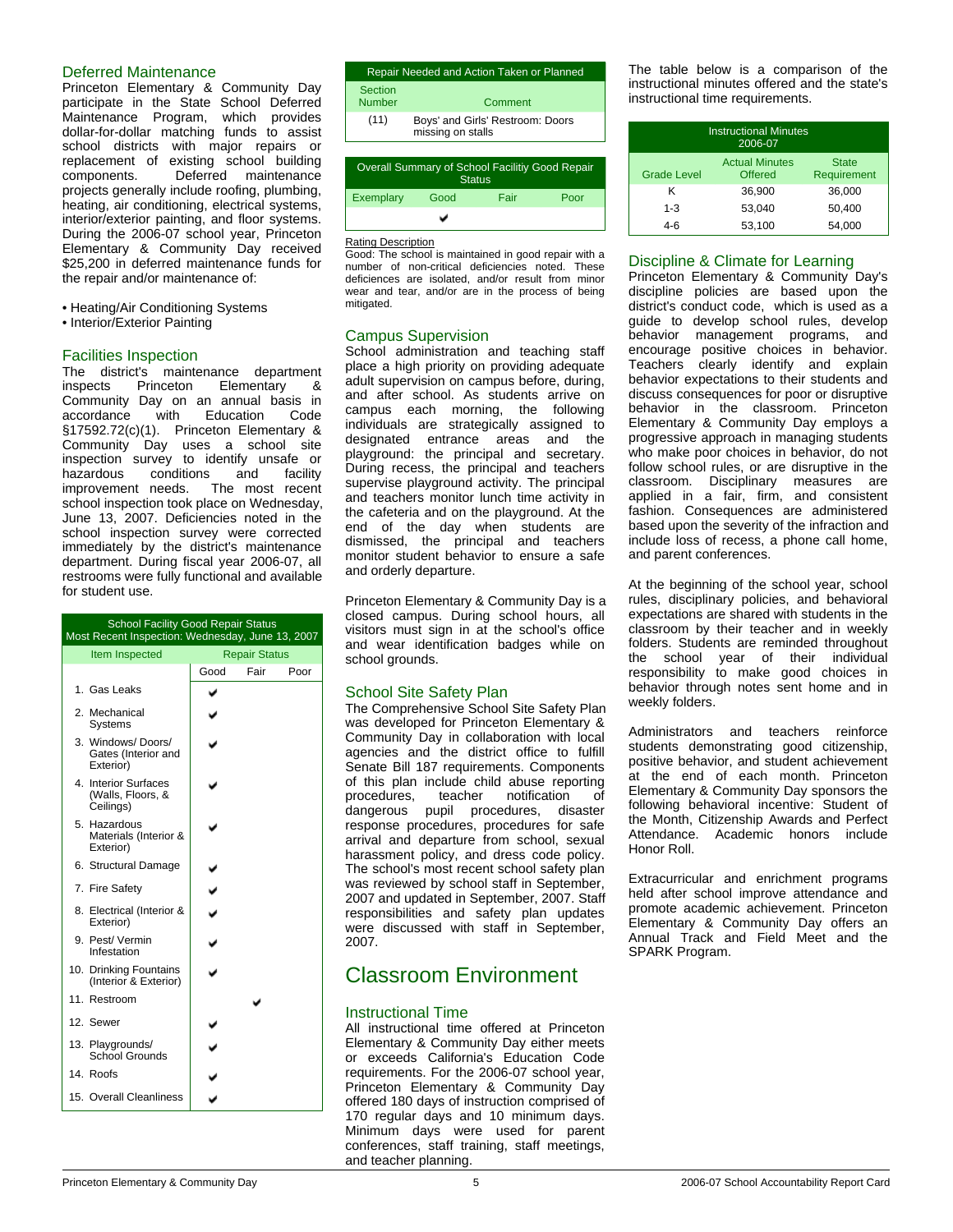| <b>Suspensions &amp; Expulsions</b> |                                           |          |          |  |  |
|-------------------------------------|-------------------------------------------|----------|----------|--|--|
|                                     | <b>PES</b>                                |          |          |  |  |
|                                     | 04-05                                     | 05-06    | 06-07    |  |  |
| Suspensions (#)                     | 7                                         | ŋ        | 10       |  |  |
| Suspensions (%)                     | 6.73%                                     | 0.00%    | 10.53 %  |  |  |
| Expulsions (#)                      | O                                         |          |          |  |  |
| Expulsions (%)                      | 0.00%<br>0.00%                            |          | 0.00%    |  |  |
|                                     | <b>PJUSD</b><br><b>Elementary Schools</b> |          |          |  |  |
| Suspensions (#)                     | 7                                         |          | 10       |  |  |
| Suspensions (%)                     | 6.73%                                     | 0.00%    | 10.53 %  |  |  |
| Expulsions (#)                      |                                           |          |          |  |  |
| Expulsions (%)                      | 0.00%                                     | $0.00\%$ | $0.00\%$ |  |  |

This table illustrates the total cases (not number of days) of suspensions and expulsions, and includes students with multiple instances of suspension. For example, a student suspended in one month for 2 days and then suspended a month later for three days is counted as two cases of suspension.

#### Class Size

The Class Size Distribution table in this report illustrates the distribution of class sizes by grade level, the average class size, and the number of classes that contain 1-20 students, 21-32 students, and 33 or more students.

Princeton Elementary & Community Day participates in the state's Class Size Reduction Program (CSR), which provides funding to reduce K-3 class sizes to 20 students or less. During the 2006-07 school year, 100% of Princeton Elementary & Community Day's K-3 classes participated in the CSR Program. The "Percentage of K-3 Classrooms Participating in the Class Size Reduction Program" table in this report illustrates the participation rate of classrooms in the CSR by grade level.

| Percentage of K-3 Classrooms<br>Participating in the Class Size Reduction Program |         |         |         |  |
|-----------------------------------------------------------------------------------|---------|---------|---------|--|
| Grade                                                                             | 2004-05 | 2005-06 | 2006-07 |  |
| ĸ                                                                                 | 100 %   | 100 %   | 100%    |  |
| 1                                                                                 | 100 %   | 100 %   | 100%    |  |
| 2                                                                                 | 100 %   | 100 %   | 100 %   |  |
| 3                                                                                 | 100 %   | 100 %   | 100 %   |  |

| <b>Class Size Distribution</b><br><b>Self-Contained Classes</b> |               |                         |                         |       |  |
|-----------------------------------------------------------------|---------------|-------------------------|-------------------------|-------|--|
|                                                                 |               | 2004-05                 |                         |       |  |
|                                                                 | Avg.<br>Class | Number of<br>Classrooms |                         |       |  |
| Grade                                                           | Size          | $1 - 20$                | $21 - 32$               | $33+$ |  |
| K                                                               | 11.0          | 1                       |                         |       |  |
| 1                                                               | 15.0          | 1                       |                         |       |  |
| $\overline{2}$                                                  | 16.0          | 1                       |                         |       |  |
| 3                                                               | 17.0          | 1                       |                         |       |  |
| $\overline{\mathbf{4}}$                                         | 14.0          | 1                       |                         |       |  |
| 5                                                               | 14.0          | 1                       |                         |       |  |
| 6                                                               | 13.0          | 1                       |                         |       |  |
|                                                                 | 2005-06       |                         |                         |       |  |
|                                                                 |               |                         |                         |       |  |
|                                                                 | Avg.<br>Class |                         | Number of<br>Classrooms |       |  |
| Grade                                                           | Size          | 1-20                    | $21 - 32$               | $33+$ |  |
| K                                                               | 12.0          | 1                       |                         |       |  |
| Combo K-3                                                       | 18.5          | $\overline{2}$          |                         |       |  |
| Combo 4-8                                                       | 20.5          | 1                       | 1                       |       |  |
|                                                                 |               |                         | 2006-07                 |       |  |
|                                                                 | Avg.<br>Class |                         | Number of<br>Classrooms |       |  |
| Grade                                                           | Size          | $1 - 20$                | $21 - 32$               | $33+$ |  |
| Combo K-3                                                       | 16.0          | 3                       |                         |       |  |

Combo classes are any combination of the grades shown.

# Curriculum & Instruction

### Staff Development

All training and curriculum development activities at Princeton Elementary & Community Day revolve around the California State Content Standards and Frameworks. Professional development activities support adoption of new curriculum, language arts and math curricula, and alignment of curriculum to state content standards. Decisions concerning selection of staff development activities are performed by the principal using tools such as teacher input, state assessment results, and data analysis to determine the areas in which additional teacher training may enhance classroom instruction and increase student achievement levels. During the 2006-07 school year, Princeton Elementary & Community Day held three (3) staff development days devoted to improving student achievement levels

Princeton Elementary & Community Day offers support to new and veteran teachers through peer coaching and mentoring. All staff are encouraged to attend professional workshops and conferences. Classified support staff receive job-related training from department supervisors and district representatives.

#### Instructional Materials

All textbooks used in the core curriculum at Princeton Elementary & Community Day are aligned to the California Content Standards and Frameworks. Instructional materials are selected from the state's most recent list of standards-based materials and adopted by the State Board of Education. The district follows the State Board of Education's six-year adoption cycle for core content materials (English/language arts, math, science, and social science).

On Thursday, September 20, 2007, the Princeton Joint Unified's governing board held a public hearing to certify the extent to which textbooks and instructional materials have been provided to students. The governing board adopted Resolution No. 07/08-001 which certifies as required by Education Code §60119 (1) that textbooks and instructional materials were provided to all students, including English learners, in the district to the extent that each pupil has a textbook or instructional materials, or both, to use in class and to take home, and (2) sufficient textbooks and instructional materials were provided to each student, including English learners, that are aligned to the academic content standards and consistent with the cycles and content of the curriculum frameworks in math, science, history-social science, and English/language arts.

| <b>Textbooks</b> |                                                               |        |  |
|------------------|---------------------------------------------------------------|--------|--|
| Adoption<br>Year | <b>Publisher &amp; Series</b>                                 | Grades |  |
| Language Arts    |                                                               |        |  |
| 2003             | SRA/McGraw-Hill, SRA/Open<br>Court Reading                    | K-6    |  |
| Math             |                                                               |        |  |
| 2006             | McDougal Littell, Pre-Algebra                                 | 6      |  |
| Social Science   |                                                               |        |  |
| 2006             | Harcourt School Publishers,<br>Reflections: California Series | $K-6$  |  |

#### School Leadership

School leadership is shared among the superintendent/principal, school staff, and parents. Principal John S. Greene is responsible for the day-to-day operations of the school and overall instructional program. The principal delegates supervisory responsibilities to the assistant principal based upon individual strengths and expertise.

Principal John S. Greene has been in the educational field for 31 years and serving Princeton Elementary & Community Day for one year (as of 2007-08). Previous positions held in other schools include: principal, classroom teacher, counselor, director of special education, coach, and director of alternative education. Principal John S. Greene holds a bachelor's degree in Social Science and Psychology, a master's degree in Counseling/Guidance, a doctorate in educational administration and leadership, and a Life Standard Secondary Teaching Credential.

#### Specialized Instruction

All curriculum and instruction is aligned to the California State Content Standards and Frameworks approved by the State Board of Education. The instructional program is structured so that all students receive instruction appropriate to their learning level. Teachers use a variety of research-based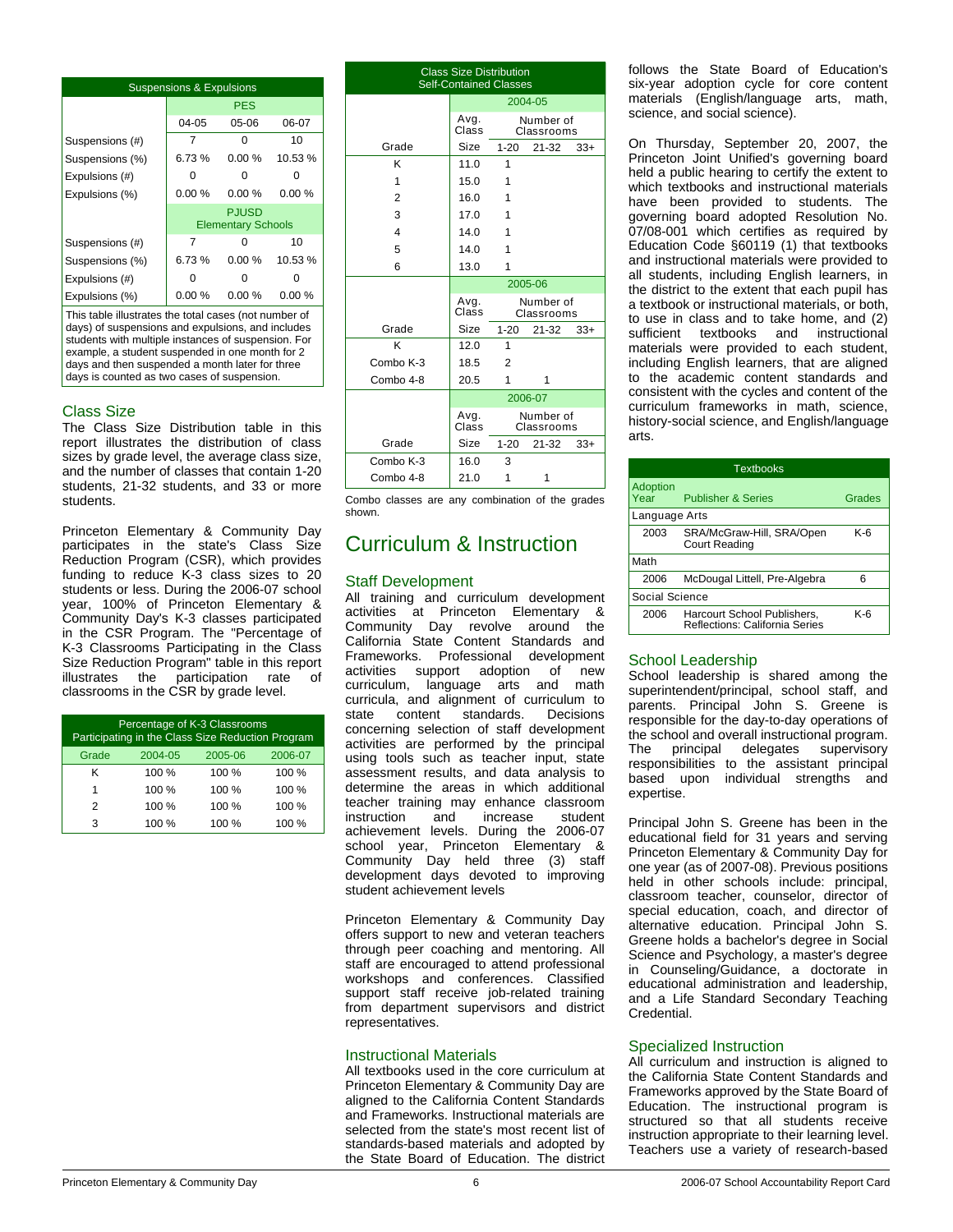instructional strategies and techniques using state-approved instructional materials to ensure academic success.

For students whose primary language is not English and who have limited English proficiency, Princeton Elementary & Community Day offers programs to help them acquire English as quickly as possible and prepare them to meet the state's academic content standards. English learners receive small group and/or individualized instructional support in the classroom from bilingual aides who collaborate with the student's teacher to provide support in areas of need. Some students may receive English Language Development instruction as a supplement to their regular language arts instruction. ELD<br>instruction is provided through a is provided through a team-teaching approach. For designated time periods, students regroup based on language fluency to receive targeted instruction at their proficiency level. Princeton Elementary & Community Day's teachers utilize Prentice Hall series, a state-approved reading intervention program<br>and textbook adoption. Princeton and textbook adoption. Princeton Elementary & Community Day monitors progress of English Learners on a regular basis and adjusts instruction to meet the current individual learning levels. English learners are assessed annually using the CELDT exam (California English Language Development Test); results are used to evaluate student progress, intervention programs, and teaching strategies.

Princeton Elementary & Community Day's special education program is staffed by a Special Education Resource Specialist. Instruction is provided in the least restrictive environment and based on each student's Individual Education Plan (IEP). Students have access to a comprehensive curriculum and are mainstreamed into the general education class with in-class support in both small group and individual settings. The IEP team meets annually to establish goals and objectives, define academic instruction, evaluate the effectiveness of the student's plan, and make instructional adjustments as necessary. Princeton Elementary & Community Day takes advantage of the district's participation in the Glenn COE SELPA, which provide a pool of professional resources and expertise in the field of special education.

Princeton Elementary & Community Day provides a variety of intervention and remediation programs to support students' efforts to achieve academic success and reach grade level expectations. Using STAR test results and district benchmark assessments, teachers and administrators can identify students who are struggling or performing below state proficiency grade level standards. For those students who need extra help in any subject area, a Student Success Team pulls together school and family resources to identify and develop strategies to help students improve academic and/or behavioral performance. Intervention strategies include:

- Team Success
- SPARK Program
- Teacher Tutoring

Classroom teachers monitor student performance on district benchmark assessments and end-of-unit tests to measure ongoing academic progress and adjust instructional needs.

# Professional Staff

#### Substitute Teachers

Princeton Elementary & Community Day does not experience any difficulties finding substitute teachers to fill vacancies. Substitutes are available through a county pool that is comprised primarily of aspiring teachers, retirees, and teachers holding a 30-day substitute permit. Substitutes must have:

• A bachelor's degree

• Passed the CBEST (California Basic Education Skills Test)

### Teacher Evaluations

Evaluation procedures and criteria for Princeton Elementary & Community Day's teachers are defined in the district's collective bargaining agreement. Evaluation criteria are based on the California Standards of the Teaching Profession:

• Engaging and Supporting All Students in Learning

- Creating and Maintaining Effective
- Environments for Student Learning
- Understanding and Organizing Subject
- Matter for Student Learning
- Planning Instruction and Designing
- Learning Experiences for All Students
- Assessing Student Learning
- Developing as a Professional Educator

Temporary and probationary teachers are evaluated once annually; permanent/ tenured teachers are evaluated once every two years. Tenured teachers whose previous evaluations either met or exceeded standards may be evaluated at least every five years if agreed upon by the teacher and school principal. Evaluations are conducted by either the superintendent/principal or assistant principal; both administrators have been trained and certified to perform teacher evaluations.

Teachers whose evaluations do not meet specific evaluation criteria, as outlined in the collective bargaining agreement, are required to participate in the Peer Assistant and Review (PAR) program. Teachers in the PAR program are evaluated annually and may exit the program upon obtaining a satisfactory evaluation. Experienced and knowledgeable veteran teachers, referred to as Consulting Teachers, provide ongoing assistance to teachers who need to improve<br>their instructional skills. classroom instructional management strategies, subject knowledge, and/or related aspects of their teaching performance.

### Counseling & Support Staff

Princeton Elementary & Community Day provides professional, highly qualified staff that provide additional services and support centered on the whole student academically, physically, and mentally. The Counseling and Support Services table in this report illustrates the availability of non-instructional support staff to Princeton Elementary & Community Day's students. Full-time<br>equivalent (FTE) is a standard equivalent measurement used to identify an employee's regular work load on a weekly basis. For example, an FTE of 1.0 designates a full-time position and the employee is on campus and available all day every day of the week; an FTE of 0.5 indicates that the staff member is available and on campus a portion (50%) of the week.

| <b>Counselors &amp; Support Personnel</b><br>(Nonteaching Professional Staff)<br>2006-07 |   |     |  |  |
|------------------------------------------------------------------------------------------|---|-----|--|--|
| No. of<br><b>Staff</b><br><b>FTE</b>                                                     |   |     |  |  |
| <b>Computer Aide</b>                                                                     | 1 | 1.0 |  |  |
| Psychologist                                                                             | 1 | 1.0 |  |  |
| SPARK/SPARKLE Program<br>Director                                                        | 1 | 1 O |  |  |
| Counselor                                                                                |   | იი  |  |  |

FTE = Full-Time Equivalent

### Teacher Assignment

During the 2006-07 school year, Princeton Elementary & Community Day had 7<br>teachers who met all credential who met all credential requirements in accordance with state guidelines. All of Princeton Elementary & Community Day's teachers supplement their regular credential with a credential to teach English language learners.

The Federal No Child Left Behind Act requires that all teachers in core subject areas meet certain requirements in order to be considered as "NCLB Compliant." Minimum qualifications include: possession of a bachelor's degree, possession of an appropriate California teaching credential, and demonstrated competence in core academic subjects.